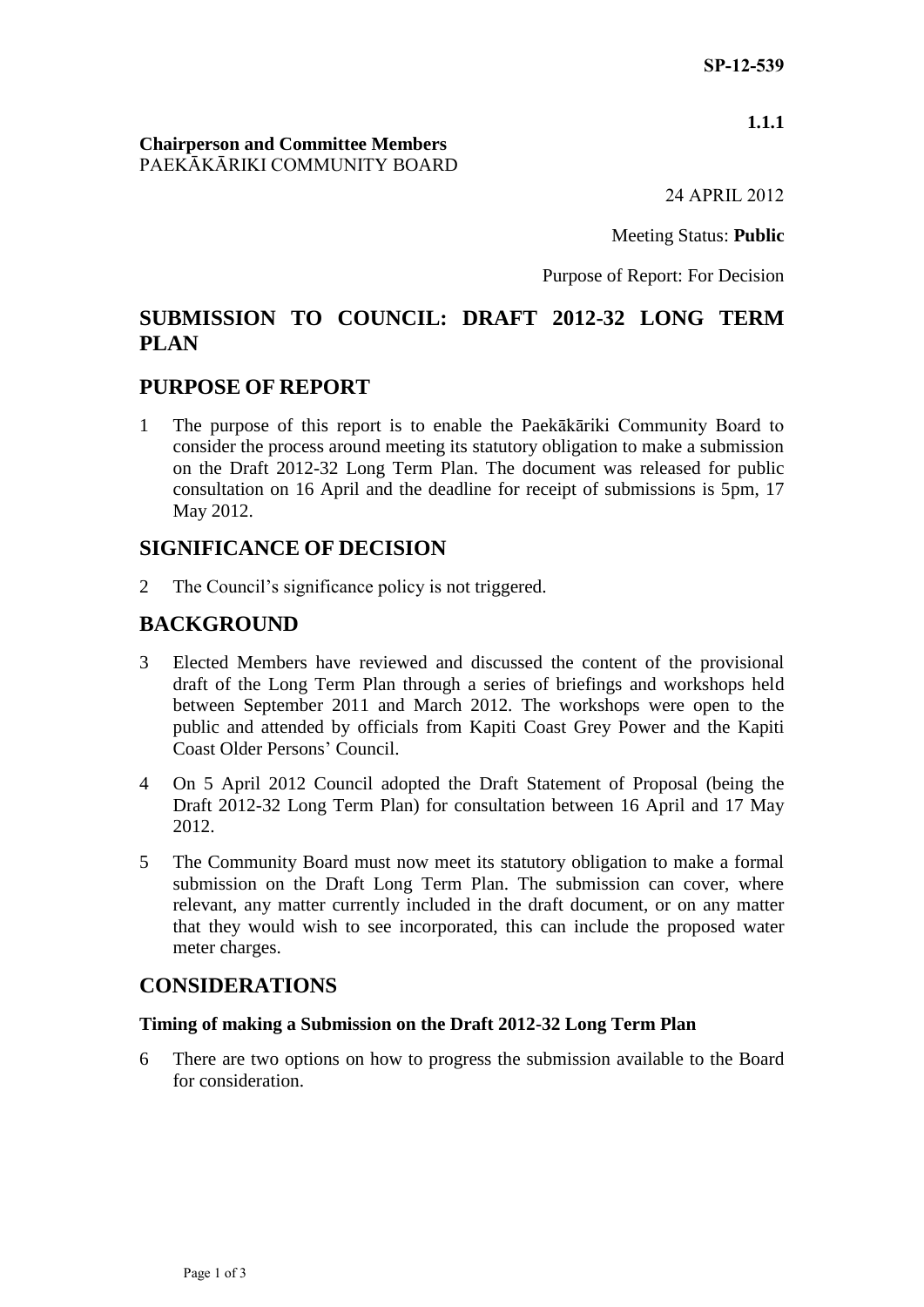- 6.1 Option One is that the Board resolves to:
	- approve the development of a draft submission for circulation and comment by Board members, and final sign-off by the Board no later than 17 May 2012; and
	- at the next scheduled Board meeting record in the minutes the making of the submission;
- 6.2 Option Two is that the Board resolves to approve the development of a draft submission for circulation and comment by Board members, and hold another meeting during the consultation period to consider and resolve the submission to be made no later than 17 May 2012.

### Financial Considerations

7 There may be financial implications associated with any matter that the Board submits on. The level of impact would be dependent on whether it is rated at the ward or district level. The Board needs to consider these implications which will be worked through in any final deliberations by the Council.

### Legal Considerations

8 The Board has a legal mandate to prepare a submission under Section 52 of the Local Government Act 2002. The Board's role is defined as to represent and act as an advocate for the interests of its community (s.52 (a)) and to prepare an annual submission to the territorial authority for expenditure within the community (s.52 (d)).

# Delegation

9 In addition to the legislative authority noted above, the Community Board has delegated authority to consider this matter. Reference Part D of the Governance Structure which reads:

*"Each of the Community Boards is delegated the following functions, duties and powers….7.18 to review and approve any Community Board submission on issues within its area."*

#### Consultation

- 10 In accordance with the Local Government Act 2002 the Council has circulated a Summary of the Draft Long Term Plan with the 18 April 2012 edition of the Kapiti News.
- 11 Copies of the relevant documents and the submission forms are available from the Council Customer Services Centre at Kapiti Lights Complex, Paraparaumu and from the Paraparaumu Library, the Waikanae and Ōtaki Service Centres/Libraries. The documents are also on the Council website.